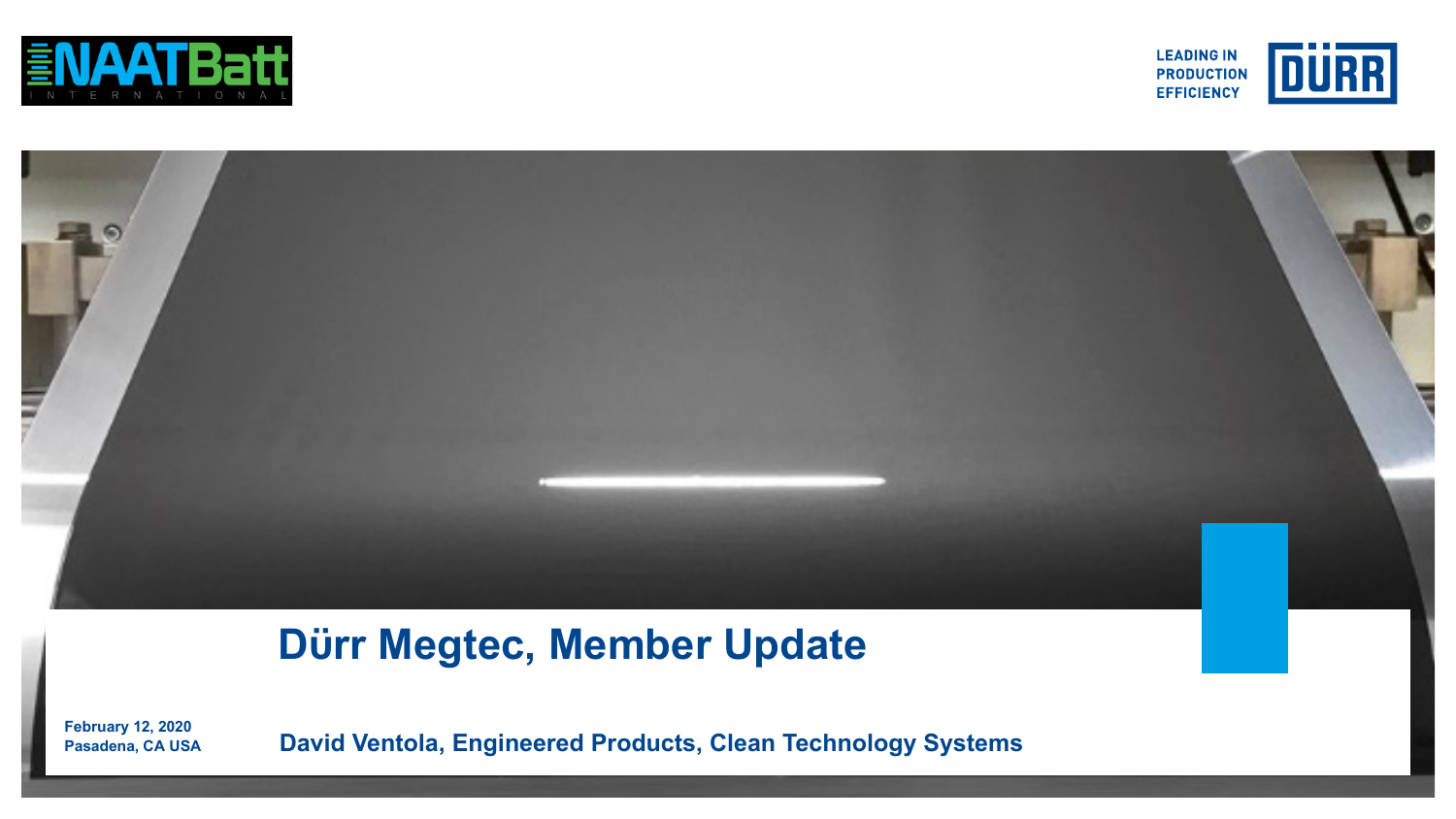### **Dϋrr Megtec** à **Dϋrr Systems Full Integration into Dϋrr Group**

Fully Integrated into Clean Technology Systems (CTS) business with access to complete Dϋrr Systems global network which enlarges the Megtec footprint

- Sales
- Service
- Manufacturing
- Engineering

| <b>Paint and</b><br><b>Final Assembly</b><br><b>Systems</b> | <b>Application</b><br><b>Technology</b>                                                                | <b>Clean Technology</b><br><b>Systems</b>                                           | <b>Measuring</b><br>and Process<br><b>Systems</b>              | Woodworking<br><b>Machinery and</b><br><b>Systems</b> |
|-------------------------------------------------------------|--------------------------------------------------------------------------------------------------------|-------------------------------------------------------------------------------------|----------------------------------------------------------------|-------------------------------------------------------|
| • Paint and final<br>assembly systems                       | • Paint application,<br>glueing and seam<br>sealing technology;<br>products for<br>industrial painting | • Air pollution control,<br>noise abatement<br>systems and battery<br>coating lines | • Balancing,<br>assembly, testing<br>and filling<br>technology | • Machinery and<br>plants for<br>woodworking          |
| ❸<br>1.2 billion<br>3,470                                   | $\bullet$ 0.7 billion<br>2,250                                                                         | $\bullet$ 0.2 billion<br>1,470                                                      | $\bullet$ 0.5 billion<br>2,280                                 | $\bullet$ 1.3 billion<br>$\blacktriangle$<br>6.600    |
| <b>DURR</b>                                                 | <b>DURR</b>                                                                                            | <b>DURR</b>                                                                         | <b>ØSCHENCK DURR</b>                                           | <b>IE HOMAG</b>                                       |
|                                                             |                                                                                                        |                                                                                     |                                                                | Employees 3 Sales                                     |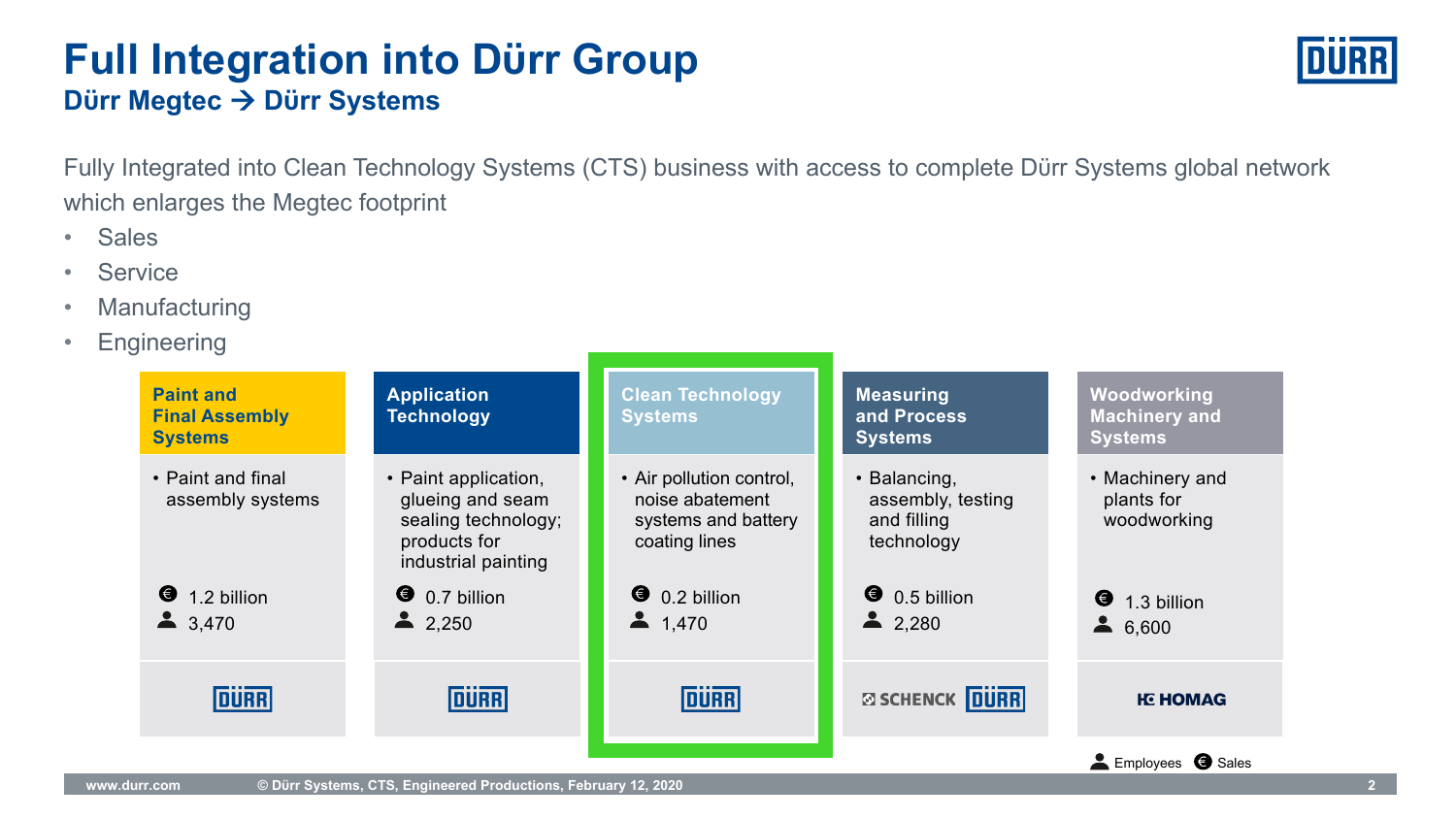#### **www.durr.com © Dϋrr Systems, CTS, Engineered Productions, February 12, 2020 3**

# **Li-Ion battery cells Products & Services**

|                                                                        |                                                      | ELECTRODE MANUFACTURING                                                   |                                                                  |                    | Dürr Service                                          |  |                                    |     |
|------------------------------------------------------------------------|------------------------------------------------------|---------------------------------------------------------------------------|------------------------------------------------------------------|--------------------|-------------------------------------------------------|--|------------------------------------|-----|
| Mixing                                                                 | Kapiter sche Ananomarenzin<br>Coating<br><b>DURR</b> | Drying & Solvent Recovery<br><b>DURR</b>                                  | Calendering                                                      |                    | Slitting                                              |  | 88<br>88<br>2 <sup>nd</sup> Drying | XX) |
| <b>CELL ASSEMBLY</b>                                                   |                                                      |                                                                           |                                                                  |                    | <b>FORMATION &amp; AGING</b>                          |  |                                    |     |
| C tempor trapment<br>Complement<br>×.<br>guesti ai fatza y<br>Notching | ш<br>Arty-Rid<br><b>Stacking or Winding</b>          | <b>Contabinezea</b> des 2<br>क<br>,∎<br>$\overline{4}$<br>jī<br>Packaging | $\equiv$<br>ر دستور<br><b>Electrolyte Filling</b><br><b>DÜRR</b> | $\ket{\mathbf{y}}$ | <b>Seconds</b><br><b>START OF BRIDER</b><br>Formation |  | Aging and Grading                  |     |

**DÜRR Equipment**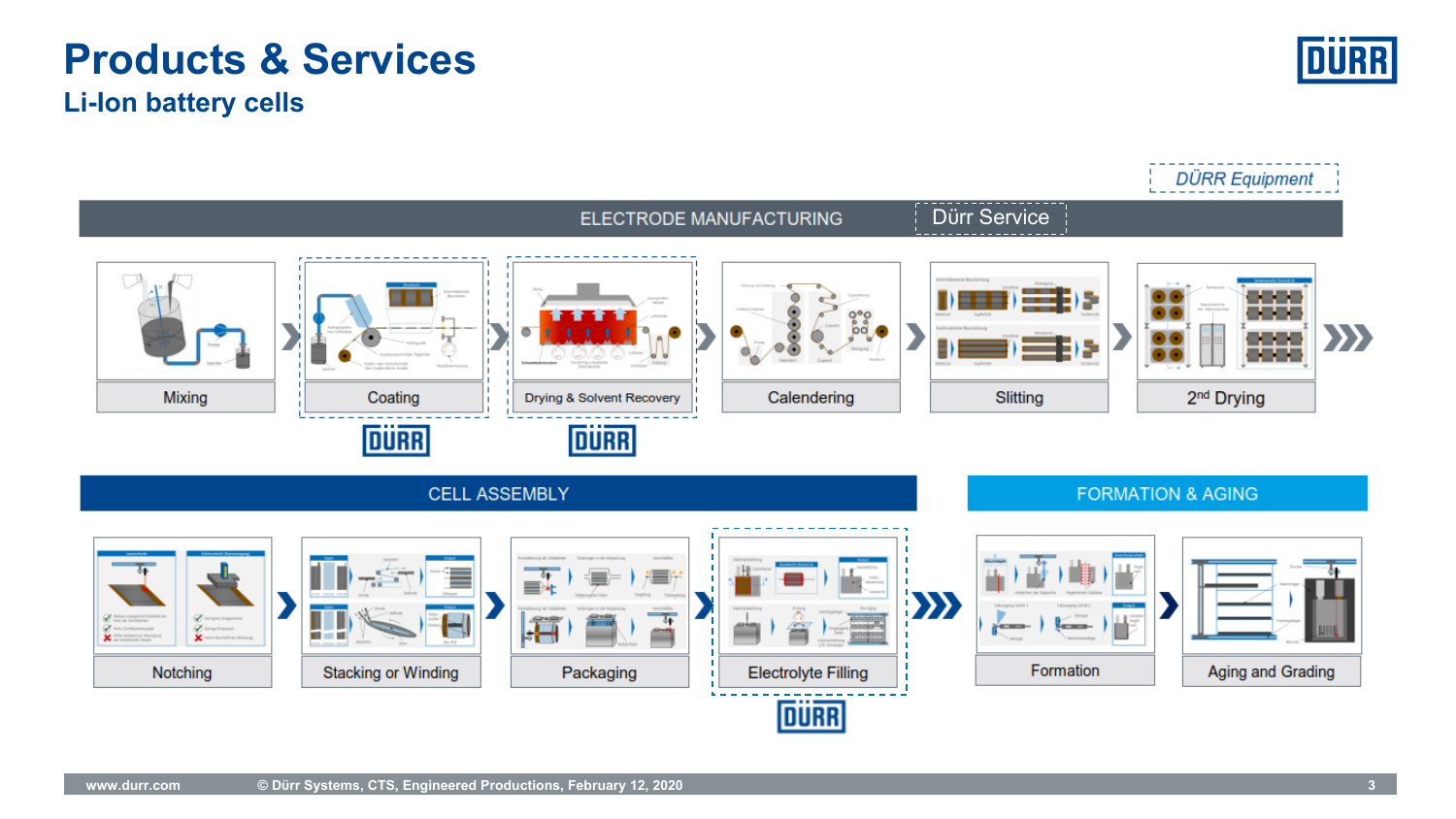# **Products & Services**

#### **Li-Ion battery modules and packs**



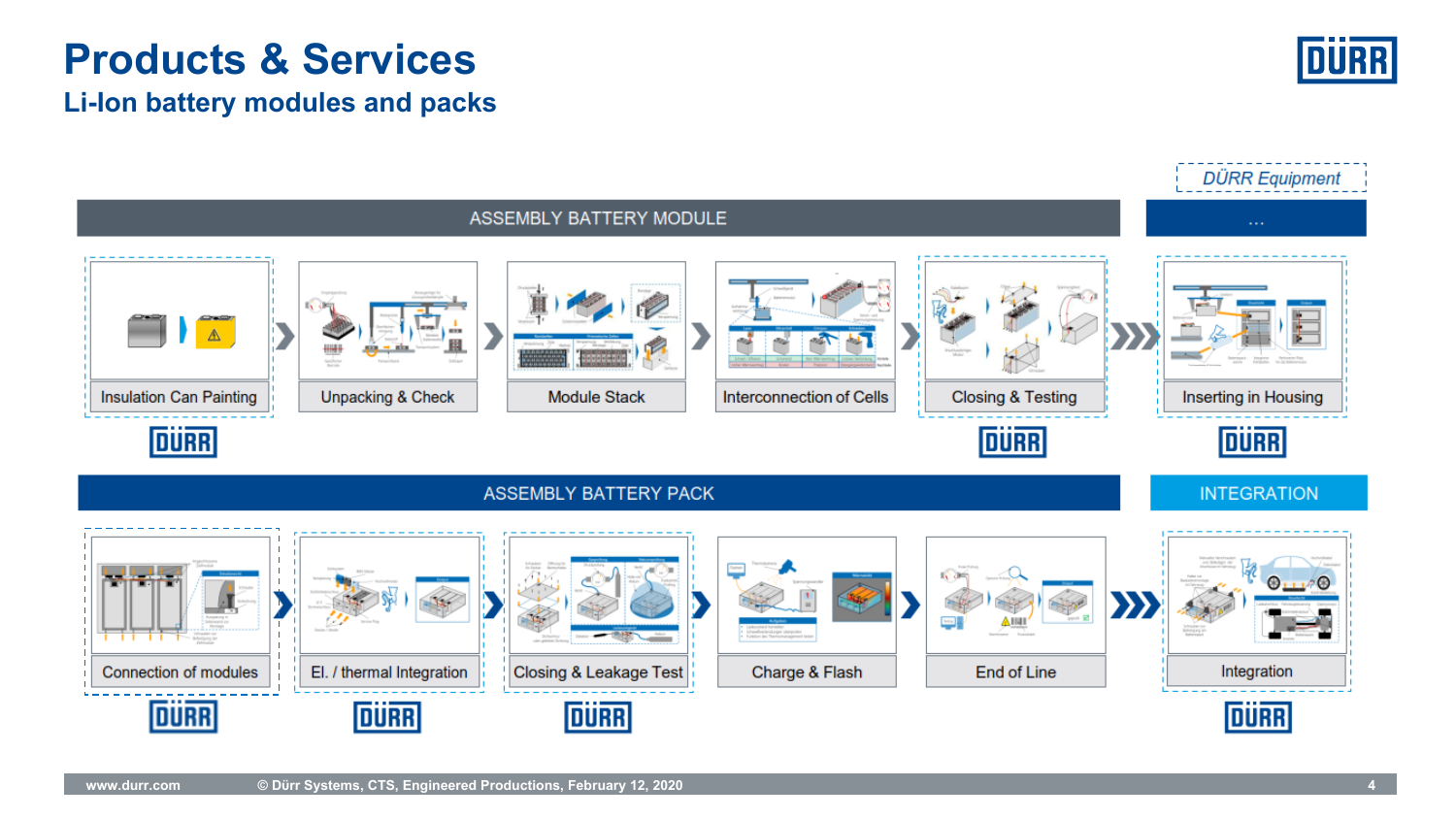### **2020 new installation New Public Reference**

#### **UK Battery Industrialisation Centre -- About -- https://www.ukbic.org**

- **Vision**: Through focused capabilities we will enable industry, via open access technologies central to the development and manufacture of batteries, initially application.
- **Advanced Manufacturing**: We are committed to enabling the development of across electrode, cell, module and pack levels to allow companies to move to manufacturing (i.e. 'Gigafactories') and high volume electric vehicle production
- **Research & Development**: Through industrial collaboration we will accelerate early and mid-stage research and development activities to feed through into

The UK Battery Industrialisation Centre has chosen Dürr Megtec to provide coati 2020, Dürr Megtec will install and commission 2 ProCoater lines with associated